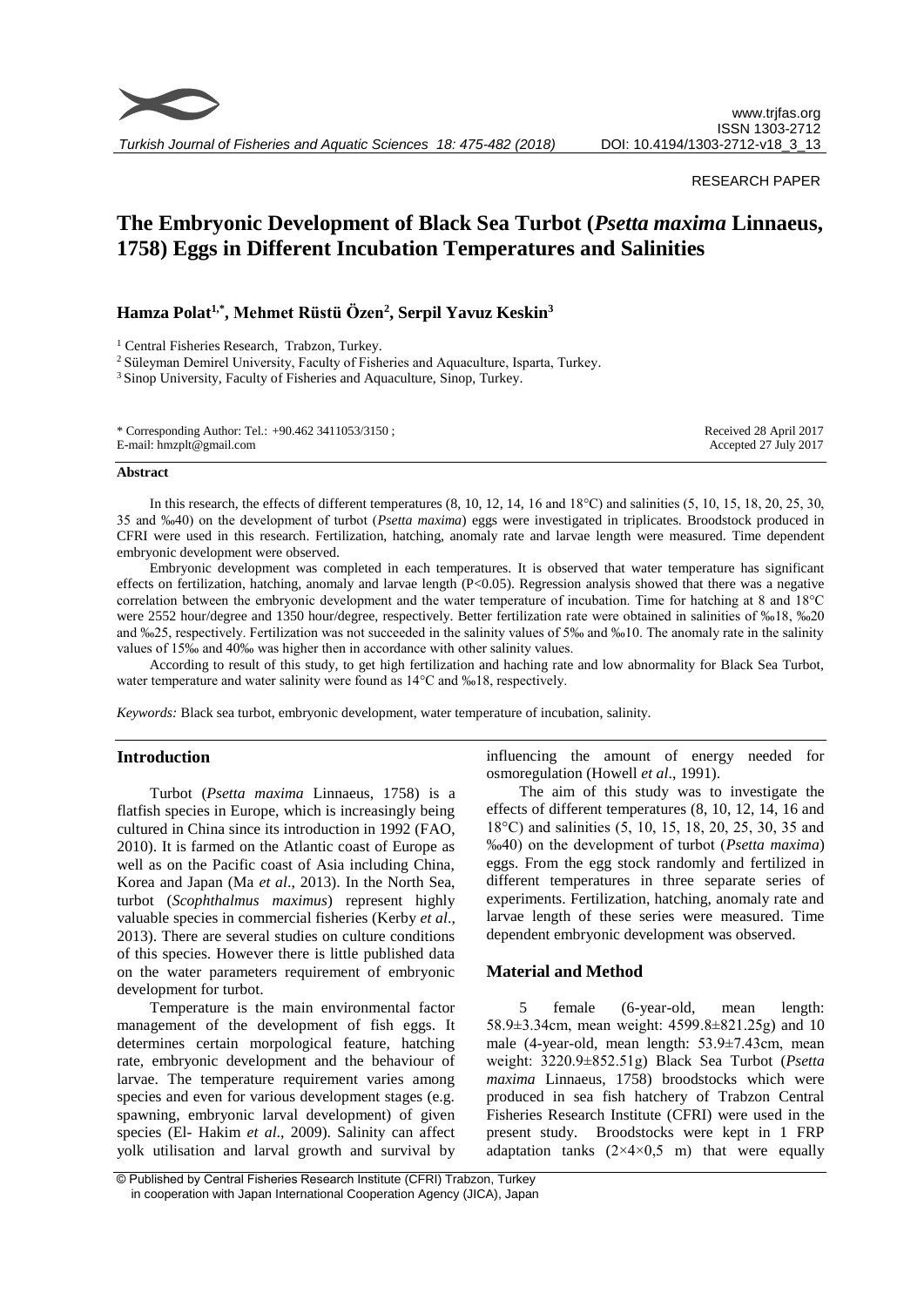divided into 4. Water temperature was 10 °C initially and increased 0,5°C every day until 14 °C. Water was filtered with a mechanical filter containing anthracite and sand that is 0,8 mm in diameter and finally with a 5µ cartridge filter it was exposed to ultraviolet light. The water was exposed to UV light with  $5\mu$  and  $1\mu$ cartridge filters one more time before its use for incubation. Maturity control and stripping operation were both made on a special stripping table. 1,5 mm inner diameter cannulas were used to take oocyte samples from female gonads.

## **Hormone Application**

LHRH-a hormone was applied to females which have oocyte diameter larger than approximately 400μm. After calculating the hormone amount (range 100 μg kg− 1) according to the weight of the fish, female turbots were induced to spawn using intramuscular pellet implants which has 0,5mm in inner diameter containing LHRH-a. On the other hand, males were not applied with hormone since enough amount of sperm can be obtained. After all, eggs were matured one week after the hormone application to females and matured eggs were stripped.

### **Broodstock Management**

The males were checked and mature ones were picked for artificial fertilization. Little amount of semen was added with a drop of seawater and sperm movements were observed under a x100 zoom microscope. First, the sperm was sucked by a sterilized syringe, which has a 10cm. transparent plastic pipe, during the process of stripping. Then, it (The sperm) was kept in an iced polystyrene box until fertilization under the temperature of  $4^{\circ}C$ .

Matured eggs of 4 female fish were stripped in a box about one week after the hormone application and consequently 2650 g of eggs were collected in a pool. 100 of these eggs were randomly selected and their diameters were measured under the microscope.

## **Egg Fertilizing**

In this study, embryonic development was synchronously observed in two stages. For the first stage, it was observed in stabilized salinity (‰18) and different temperatures  $(8, 10, 12, 14, 16$  ve  $18^{\circ}$ C). Enough amount of egg and sperm was taken from the stock and fertilized artificially with wet fertilizing method (Chereguini *et al*., 1999; Maslova, 2002; Kjørsvik *et al*., 2003; Aydın, 2008).

For the second stage, it was observed in stabilized temperatures  $(14^{\circ}C)$  and different salinities (‰5, ‰10, ‰15, ‰18, ‰20, ‰25, ‰30, ‰35, ‰40). In order to observe the embryonic development; firstly the egg and secondly the sperm were put in sequence in each water salinity

#### concentrations and fertilized.

The fertilization time is considered as the moment when the sperm unite the eggs.

#### **Incubation of Eggs**

In order to observe the embryonic development of turbot eggs in different temperatures, 3000 fertilized eggs were put in 3 beakers (1 lt.), and beakers were put in the incubators which had adjusted temperatures different temperatures for each. To determine fertilization rate, hatching rate and abnormalities,  $\approx$ 100 eggs were randomly placed in 3 beakers (250 ml) in different temperatures for each, as well.

Salinity adjustment was made to observe the effect of salinity difference on the egg development. Sea salt was used to increase salinity and filtered freshwater was used to decrease. The salinity was measured by refractometer. Approximately 100 eggs were randomly placed in 3 beakers (250 ml) in different salinities for each. To observe the time dependent embryonic development of turbot eggs for each different salinity, 3000 fertilized eggs were put in 3 beakers (1 lt.) (Nissling *et al*., 2006).

Anti-bacterial substance (Streptomycin 0,05g/l) was added into the incubating water to eliminate bacterial reproduction. The incubation water was refreshed daily with reserved water that has the same properties, at the ratio of 2/3. Dead eggs and larvae were taken out from the beaker daily (Nissling *et al*., 2006; Aydın, 2008).

# **Calculating the Rate of Fertilizing, Hatching and Abnormalities**

Transparent and clear eggs were put in each beaker to determine fertilizing, hatching and abnormalities rates. If cell division could be seen on eggs, they were recorded as fertilized; on the other hand if cell division could not be seen, they were recorded unfertilized eggs (Howell *et al*., 1991, Aydın, 2008). Fertilized egg number was determined via microscopic observation in 2-64 blastomer stages.

Fertilizing rate was calculated with fertilized egg number to total egg number (Howell *et al*., 1991; Nissling *et al*., 2006; Aydın, 2008). Also, hatching rate was calculated with yolk-sac larvae number to fertilized egg number.

The morphologically deformed larvae were determined as abnormal larvae and abnormality was calculated with abnormal larvae number to total larvae number. Calculations were indicated with "%".

# **Observing Embryonic Development in Different Temperatures**

To observe the embryonic development of turbot eggs that were incubated in different temperatures (8, 10, 12, 14, 16, 18°C) and with ‰ 18 of salinity which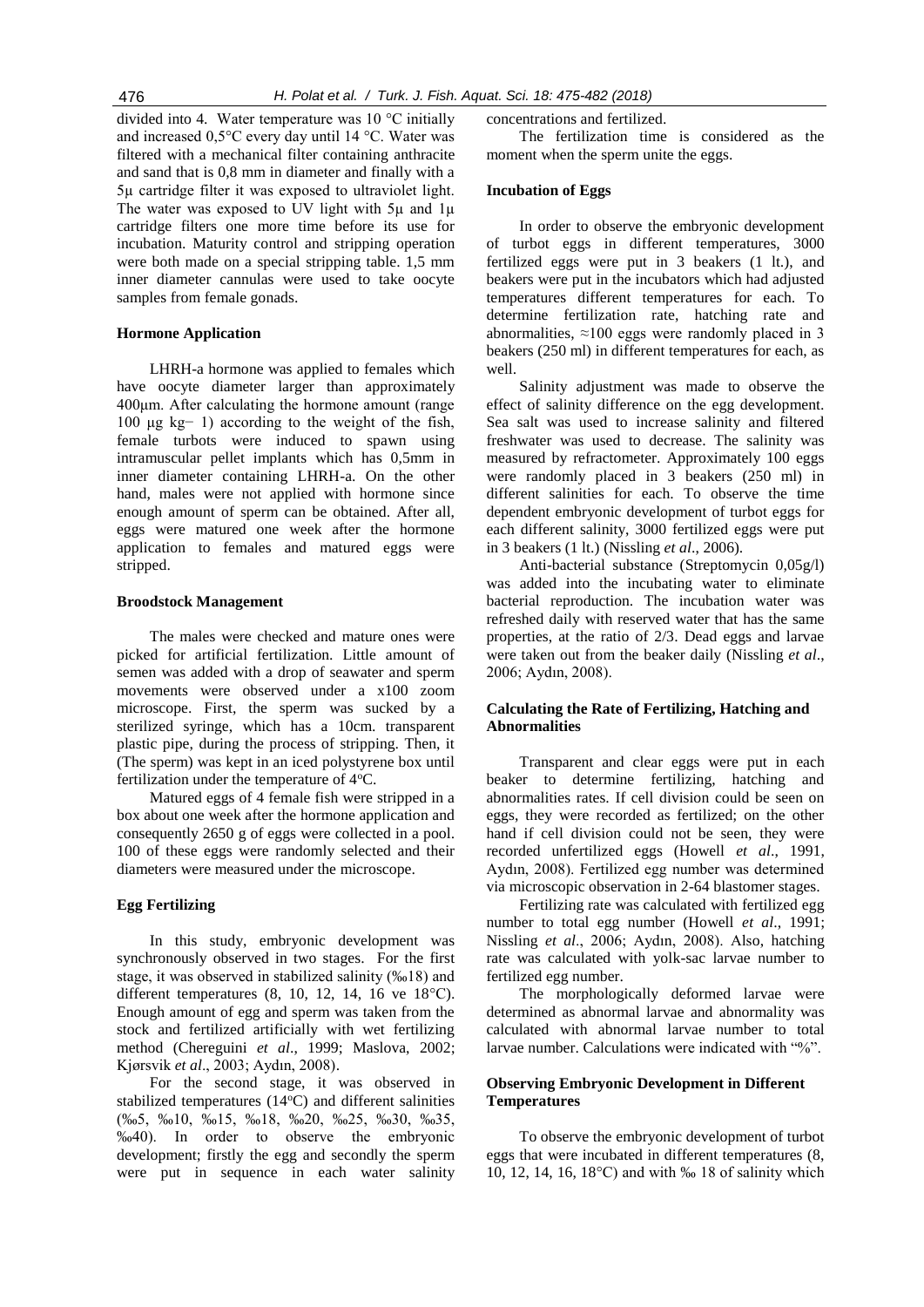is natural for Black Sea, pictures of eggs were taken once in 30 minutes for the first 16 hours then in various time periods. The pictured eggs were remarked via determining embryonic development stages in different temperatures. The temperature values of normally accomplished embryonic development were determined.

# **Observing Embryonic Development in Different Salinity Values**

Embryonic development of turbot fish egg was determined in 14°C via using 9 different salinity values (‰5, ‰10, ‰15, ‰18, ‰20, ‰25, ‰30, ‰35, ‰40). ‰18 valued water, which is natural for Black Sea, was taken as control group among treatment groups. The photographs of embryonic development were taken at certain intervals and salinity values of accomplished embryonic development were determined. The differences between salinity values were determined with revealing fertilizing rate, hatching rate and abnormalities.

## **Statistical Analysis of the Data**

The comparison of fertilizing, hatching and abnormality rates in different temperature and salinity values was made by variance analysis (ANOVA). The difference was tested by Tukey. The data was analysed with Statistica 7,0 and Excel 2007.

## **Results**

As a result, the average diameter of eggs was found 1.09 mm±0.03 mm (min: 1.02 mm, max: 1.15 mm) by the measurements on the samples from egg stock that was set up to use in this experiment. Additionally, the eggs contain pelagic, translucent oil globule.

# **Embryonic Development at Different Incubation Temperatures**

Water temperatures were determined as 8,08°C $\pm$ 0,06°C at 8°C, 10,07°C $\pm$ 0,06°C at 10°C, 12,06°C±0,05°C at 12°C, 14,07°C±0,05°C at 14°C, 16,08°C±0,08°C at 16°C and 18,10°C±0,07°C at 18°C during the study where embryonic development was observed. Fertilizing rate, hatching rate, abnormality and size of prelarvae were checked in sequence for an embryonic development observation. In addition to these, all embryonic development phases were observed under the microscope and created Table 1. Embryonic development phases, observed in the egg, were photographed as seen in Figure 1.

The highest fertilizing rate was confirmed in 14  $\degree$ C and the lowest was in 8  $\degree$ C. Significant decrease was seen on fertilizing rates according to increased or decreased temperatures (P<0.05). The most successful hatching rate was at 14 °C and the least was at 18 °C. There was a significant decline for hatching rates as increasing or decreasing the incubation water temperature compared to 14 °C (P<0.05). There were also notochord and tail deformations of prelarvae post hatching (Figure 2). 8 °C and 18 °C both have the highest abnormality rates. Significant rise of abnormalities were recorded upwards and downwards from  $14 \text{ °C}$ , which eggs were incubated  $(P<0.05)$ . The difference between the prelarvae lengths of the hatching temperatures 12°C,

**Table 1.** Embryonic development of Black Sea Turbot (*Psetta maxima*) eggs at different temperatures

|                         | Temperature |                |        |                |       |                          |
|-------------------------|-------------|----------------|--------|----------------|-------|--------------------------|
| Phase                   | 8°C         | $10^{\circ}$ C | 12 °C  | $14^{\circ}$ C | 16 °C | $18\,^{\rm o}\mathrm{C}$ |
| Fertilization           | 00:00       | 00:00          | 00:00  | 00:00          | 00:00 | 00:00                    |
| 2-cell Blastomer        | 04:40       | 03:10          | 02:45  | 02:15          | 01:45 | 1:35                     |
| 4-cell Blastomer        | 06:20       | 04:20          | 04:00  | 03:25          | 02:35 | 2.05                     |
| 8-cell Blastomer        | 07:50       | 05:20          | 04:45  | 04:15          | 03:15 | 2:50                     |
| 16-cell Blastomer       | 10:35       | 07:50          | 06:15  | 05:00          | 03:55 | 3:30                     |
| 32-cell Blastomer       | 12:55       | 10:10          | 07:50  | 06:25          | 04:40 | 4:10                     |
| Morula                  | 32:10       | 18:15          | 10:05  | 09:15          | 06:40 | 6:15                     |
| Blastula                | 55:10       | 31:50          | 21:40  | 16:00          | 07:40 | 7:05                     |
| Ecto- Gastrula          | 74:05       | 54:05          | 30:35  | 25:45          | 23:00 | 17:50                    |
| Meso- Gastrula          | 97:50       | 77:10          | 42:50  | 30:25          | 27:10 | 21:05                    |
| <b>Embryo Formation</b> | 121:55      | 100:40         | 50:50  | 36:45          | 30:40 | 25:20                    |
| Neurula                 | 144:40      | 115:15         | 61:10  | 44:45          | 37:40 | 28:20                    |
| Endo-Neurula            | 152:55      | 124:15         | 66:30  | 52:30          | 42:10 | 30:20                    |
| Embryonic Phase I       | 177:45      | 139:35         | 118.15 | 72:50          | 60:05 | 42:20                    |
| Embryonic Phase II      | 224:25      | 172:15         | 129:55 | 92:30          | 69:45 | 50:25                    |
| Embryonic Phase III     | 271:00      | 198:15         | 137:10 | 99:50          | 75:45 | 56:00                    |
| <b>Larval Phase</b>     | 290:30      | 213:20         | 146:15 | 106:40         | 82:30 | 63:10                    |
| Hatched (50%)           | 305:35      | 229:45         | 153:30 | 112:40         | 88:40 | 73:20                    |
| Hatched (100%)          | 319:05      | 241:50         | 162:40 | 115:50         | 92:20 | 75:00                    |
| Time-Level              | 2552        | 2415           | 1948   | 1617           | 1475  | 1350                     |
| Day                     | 13,2        | 10,6           | 6,7    | 4,8            | 3,8   | 3,1                      |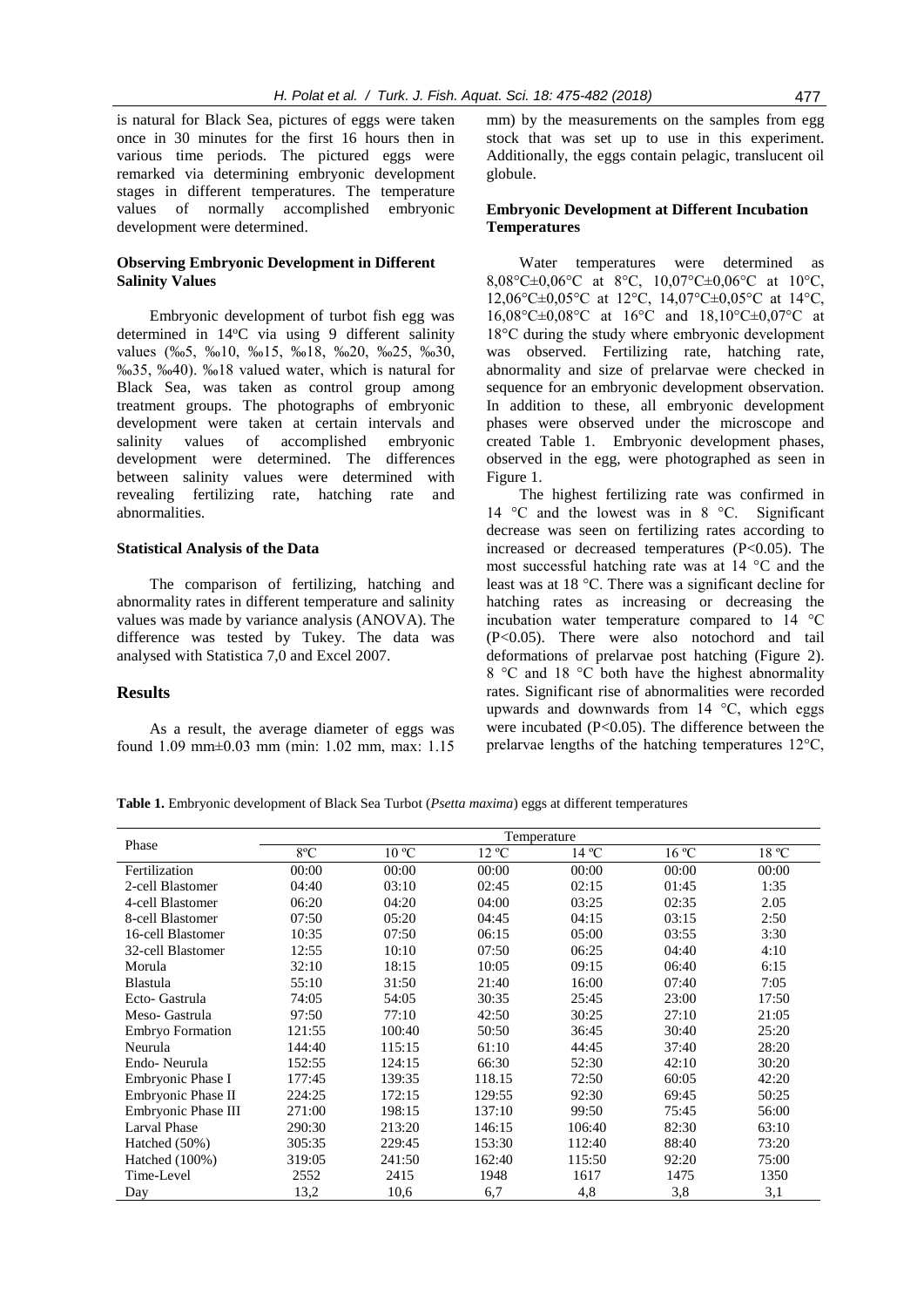14°C, 16°C, 18°C and the temperatures 8°C, 10°C was significantly important  $(P<0.05)$  (Table 2). There was negative linear relation between incubation temperature and hatching time. The more the temperature rises, the less the hatching rate lasts.

# **Embryonic Development at Different Salinities**

9 different salinity values were used to observe embryonic development as 5‰, 10‰, 15‰, 18‰, 20‰, 25‰, 30‰, 35‰, 40‰. 18‰ valued water, which is natural for Black Sea, was determined as the control group. The differences among salinities were

determined by calculating the rate of fertilization, hatching and abnormalities. Besides, the effect of salinity over egg floatability was also recorded.

During the experiment, the fertilizations were not come to fruition for Black Sea Turbot both at 5‰ and 10‰ salinities. On the other hand, the highest peak of hatching was at 18‰ salinity. The difference between other salinity values was significantly important (P<0.05). The more the salinity decreases, the hatching rate went quite low. And 15‰ salinity kept the lowest rate of hatching. 18‰ salinity was also the lowest of values to have abnormalities. The abnormality rate increased with the rise and fall of



**Figure 1.** Embryonic development phases of Black Sea Turbot (*Psetta maxima*) eggs. A- Oosperm, B- 2-cell blastomer, C-4-cell blastomer, D- 8-cell blastomer, E- 16-cell blastomer, F- 32-cell blastomer, G- Morula phase, I- Blastula phase, J-Ecto-gastrula, K- Meso-gastrula, L- Embryo formation, M- Neurula, N- Endo-neurula, O- Embryonic phase-I, P-Embryonic phase-II, R- Embryonicphase-III, S- Larval phase, T- Hatched (50%). U-Hatched (100%).

**Table 2.** The fertilization rate, hatching rate, abnormalities and size of prelarvae, at different temperatures

|                           | $8^{\circ}C$     | 10 °C.           | $12 \text{ °C}$  | 14 °C.           | 16 °C            | 18 °C.          |
|---------------------------|------------------|------------------|------------------|------------------|------------------|-----------------|
| <i>Fertilization rate</i> | $71.00\pm0.56$   | $73.62 \pm 0.20$ | $84.68\pm0.22$   | $90.83 \pm 0.29$ | $88.76 \pm 0.29$ | $85.32\pm0.72$  |
| Hatching rate             | $40.28 \pm 0.31$ | $49.85 \pm 0.59$ | $67.68 \pm 0.54$ | $76.96 \pm 0.50$ | $57.41 \pm 0.60$ | $33.46\pm0.60$  |
| Larva Abnormalities       | $16.65 \pm 0.75$ | $10.67 \pm 0.59$ | $6.89 \pm 0.81$  | $5.20 \pm 0.35$  | $6.14 \pm 0.74$  | $15.50\pm0.79$  |
| Length of prelarva        | $2.52 \pm 0.01$  | $2.53 \pm 0.01$  | $2.65 \pm 0.01$  | $2.68 \pm 0.01$  | $2.69 \pm 0.02$  | $2.69 \pm 0.01$ |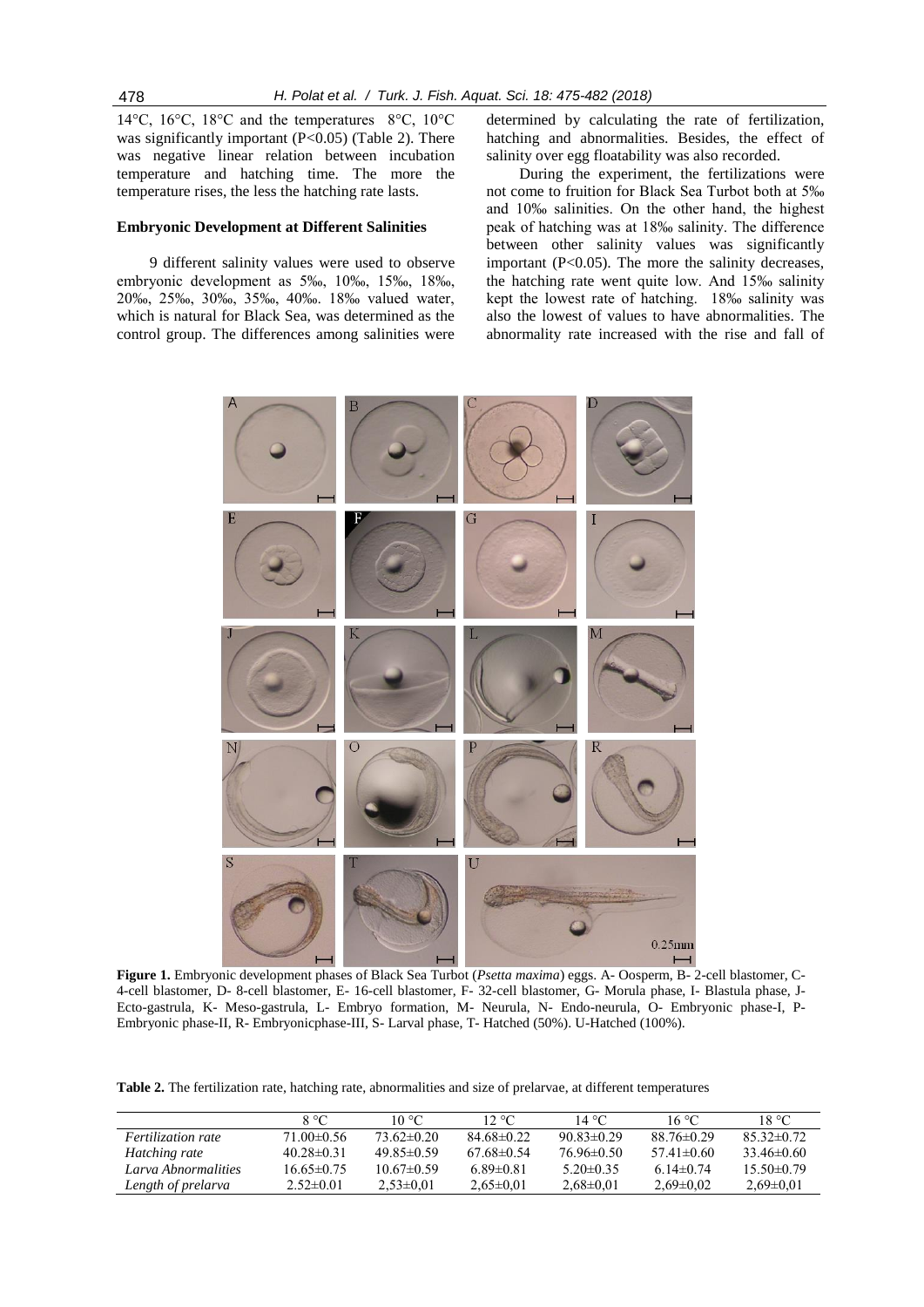salinity according to 18‰ value. Most of the abnormalities screened at 15‰ salinity and the differences of abnormalities between other values were found significantly important (P<0.05). The differences between the average larvae size during hatching at all salinity values were found insignificant (P>0.05) (Table 3). No difference was recorded about hatching times because the eggs were incubated at the same temperature (14°C) in different salinities. The hatchings occurred after 116 hours at all salinities in which fertilizations happened.

It is widely known that seawater has effects on floatability of pelagic fish eggs. Black Sea Turbot eggs, which have pelagic properties, sank to the bottom at 5‰, 10‰, 15‰ salinities; wallowed in water body at 18‰, 20‰ salinities; and all eggs concentrated on the surface at 25‰, 30‰, 35‰ and 40‰ salinities (Figure 3).

#### **Discussion**

Hara *et al.*, (2002) reported that the approximate

fertilization rate of Black Sea Turbot is 39.5% according to their research performed between the years 1998 and 2001. Çolak (2002) detected the fertilization rate as 80% during his research in which he used the method of dry fertilization on eggs that were stripped from turbots kept at 13-15°C water temperature. Aydın & Şahin (2011) stated that the fertilization rate changed between 9.1% and 97.7% on their research in which they used the method of wet fertilization with 10 turbots from the wild, at a 14°C stabilized water temperature. According to the results of the present study, the highest fertilization rate is determined as  $90.83\% \pm 0.29\%$  at 14°C. So, this is in accordance with the literature. The second highest fertilization rate after  $14^{\circ}$ C was  $88.76\% \pm 0.29\%$  at 16°C. The fertilization rates were reported as 71.04%±0.56% and 73.62%±0.198% in sequence at the experimental groups of 8°C and 10°C temperatures and these are also detected as the lowest fertilization performance groups. With the information gathered in this study, it can be said that the optimal fertilization for turbots actualizes at 14°C

**Table 3.** The fertilization rate, hatching rate, abnormalities and size of prelarvae, at different temperatures

|                           | %15              | %18              | $\%20$           | $\% 025$       | $\%$ <sub>0</sub> 30 | % 35             | %640             |
|---------------------------|------------------|------------------|------------------|----------------|----------------------|------------------|------------------|
| <b>Fertilization Rate</b> | $69.80 \pm 0.74$ | $78.29 \pm 0.47$ | $78.03 \pm 0.47$ | $77.35\pm0.73$ | $74.92\pm0.36$       | $69.01 \pm 0.72$ | 55.48±0.75       |
| <b>Hatching Rate</b>      | $33.57 \pm 0.91$ | 75.99±0.66       | $71.30\pm0.38$   | $71.85\pm0.65$ | $69.32 \pm 0.97$     | $66.0 \pm 0.58$  | $53.15 \pm 0.71$ |
| Larvae Abnormalities      | $10.92 \pm 1.91$ | $4.32 \pm 0.40$  | $4.73 \pm 0.41$  | $4.78\pm0.43$  | $4.76\pm48$          | $5.55 \pm 0.47$  | $8.495 \pm 0.57$ |
| Prelarvae Size            | $2.68 \pm 0.02$  | $2.68 \pm 0.02$  | $2.68\pm0.02$    | $2.69 + 0.02$  | $269+0.02$           | $2.68\pm0.02$    | $2.69 \pm 0.02$  |



**Figure 2.** (A) tail and (B) notochord deformations of prelarvae after hatching.



**Figure 3.** Floating and sinking conditions of Black Sea Turbot eggs in different salinities.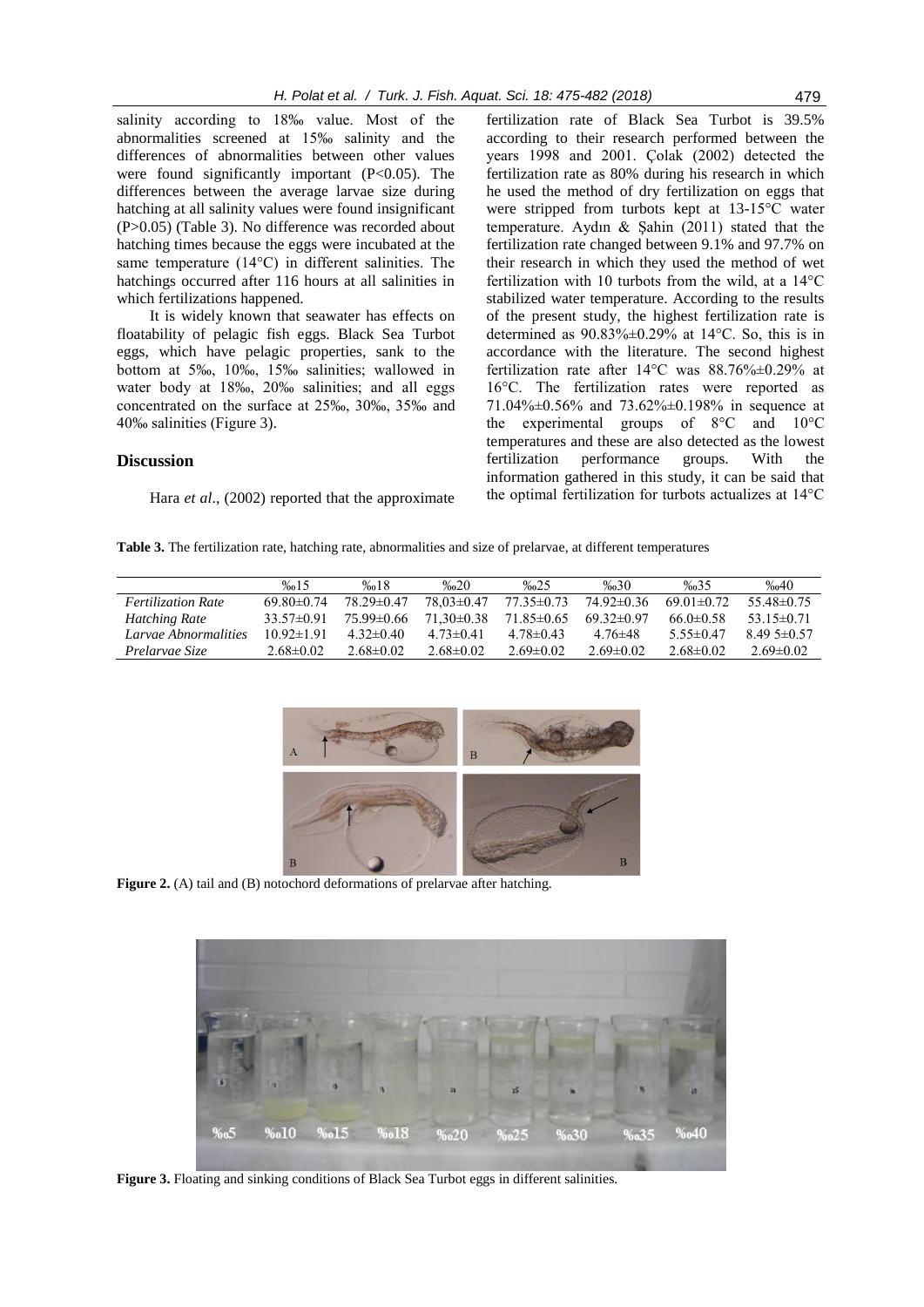temperature.

A successful embryonic development brings along high amount of hatching. Incubation water temperature is the most important agent that influences the hatching rate as it influences the fertilization rate (Iglesias *et al*., 1995). Aydın (2008) reported that the overall hatching rate was approximately 70.8% on his study over 5 different broodstocks at 14°C. Çolak (2002) found the hatching rate of fertilized eggs as 64% at 16°C. The highest hatching rate acquired in the present study at 14°C with 76.96±0.50%. The second highest hatching rate achieved after 14°C was at 12°C with 67.68±0.539%. And the lowest hatching rate detected as 33.46±0.60% at 18°C temperature. Significant declines were observed for hatching rates according to increasing or decreasing of 14°C incubation water temperature. Since high temperature accelerates embryonic development (Jones, 1972; Kuhlmann & Quantz, 1980; Devauchelle *et al*., 1988) there were some problems about fulfilling the embryonic development, in addition to this some larvae died particularly during gastrula phase. So, the lowest hatching rate was recorded at 18°C. In the light of such information; the temperature of water to be used for fertilization process may be above optimum but it can be said that optimum water temperature should be provided for both successfully fulfilling the embryonic development and hatching at will.

Spectrova (1974) and Person-Le Ruyet (2002) notified that lengths of recently hatched turbot prelarvae were 2.5-3.1 mm in their researches. Çolak (2002) stated that prelarvae which he obtained from turbot eggs, incubated at 16°C are 2.7-3 mm. Çiftçi et. al., (2002) also stated that lengths of prelarvae hatched at 14°C are 2.5 mm. In present study; the lengths of recently hatched prelarvae were recorded respectively according to different temperatures 2.52mm±0.014mm at 8°C, 2,53mm±0.011mm at 10°C, 2.65mm±0.015mm at 12°C, 2.68mm±0.015mm at 14°C, 2.69mm±0.017mm at 16°C and 2.69mm±0.014mm at 18°C. The more the temperature decreased below 12°C, the lengths of prelarvae were significantly shorter. As a result of these, it can be said that incubation water temperature directly affects the lengths of recently hatched prelarvae, too.

Abnormal larvae rate can be evaluated by successful hatching and quality criteria (Maslova, 2002). Also, it is known that the temperature which is far from optimum limit on fish culture conditions and salinity value cause notochord deformations (Fırat et. al., 2006). For present study, the lowest abnormality rate detected as 5.20±0.354% at 14°C. The highest abnormality rates were 1, 6.65±0.75% at 8°C and 15.50±0.79% at 18°C. The abnormal hatching increased as getting distant from optimum water temperature. Notochord deformations were frequently seen especially at 8°C in which embryonic development takes a longer time; and at 18°C in which embryonic development is rapid depending on the water temperature. This study shows that prelarvae deformations increase if embryonic development is long or rapid.

The resut that the incubation process and embryonic development of turbot eggs are largely affected by water temperature is stated by Jones (1972), Kuhlmann & Quantz (1980) and Devauchelle *et al*. (1988). In present study 2-cell blastomer phase has started approximately 4 hour and 40 minutes after hatching time based on 8°C of water temperature. Cell divisions were quite undetermined each of 2-cell blastomer phase and 4, 8, 16-cell blastomer phases. Besides, asymmetric and different magnitude cell divisions, separated cell divisions and cells with uncertain cell membrane were frequently occurred. Valin and Nisling (1998), and Aydın (2008) stated that it was a symptom of sensitiveness to encounter different magnitude cell divisions, separated cell divisions and cells with uncertain cell membrane in their researches about egg quality of Atlantic Turbot and Black Sea Turbot. So, in this study, it can be said that water temperature is the reason of that sensitiveness.

Aydın (2008) identified that there is no relation between blastomer morphology and fertilization but there is a relation between blastomer morphology and hatching on his research on Black Sea Turbot eggs. The group with normal blastomer divisions had higher hatching rate than those with irregular blastomer divisions. Present study got a result in why prelarvae of fertilized Black Sea Turbot eggs got influenced from abnormalities of blastomer morphology at 8°C incubation water temperature. Blastomer abnormalities observed at 10°C shared similarity with blastomer abnormalities at 8°C temperature. Likewise, the eggs that had abnormal blastomer divisions were tensely discovered in the embryonic development observation at 18°C. Although there were no uncertain cell divisions at 18°C, 8°C and 10°C, there were frequent discrete cell divisions. Cell divisions accelerated as the incubation water temperature increased, thus it made formation of abnormal blastomers inevitable. Thereupon, the lowest hatching occurred at 18°C. Similarly, as a result of abnormal blastomer divisions at 8°C and 10°C, in which blastomer divisions were rather slow, were the temperatures that the other lowest hatching rate occurred. Abnormal blastomer divisions were lesser at 12°C and 16°C than those are supposed to be seen at lower or higher temperatures. At 14°C blastomer abnormalities can be reported as scarce. The success of hatching rate at 14°C also supports this situation. Nissling *et al*. (2006), specified that every species have an optimum specific temperature value for embryonic development, hatching time and larval development. In fact, hatching rates showed difference from each other at tested water temperatures. According to present study the optimum incubation water temperature is 14°C for Black Sea Turbot. Although the best fertilization, hatching and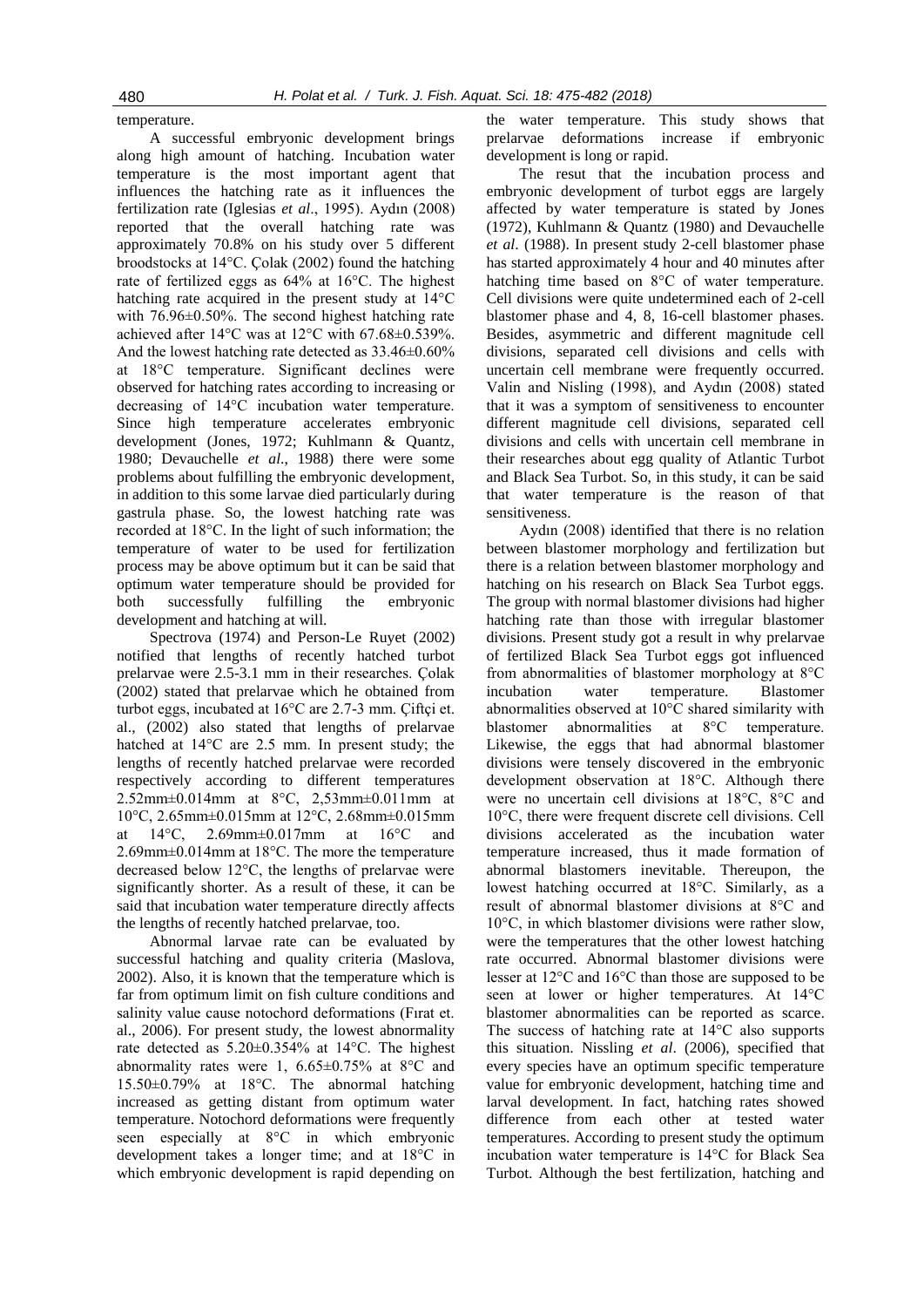less abnormality rates were seen at this temperature, 12°C as the lowest and 16°C as the highest can be preferred for Black Sea Turbot in case the optimum conditions could not be provided. Devauchelle *et al*. (1988) expressed that the upper limit of water temperature is 16.5-17°C for quality embryonic development and embryonic and larval deformations increased at higher temperatures. The results of present study show similarities with that research as well.

Incubation time of turbot eggs realized according to different water temperatures like; 16°C/4 days, at 13-15°C/1350h-1830h, at 10°C/2450h was notified by Spectrova (1974) and Person-Le Ruyet (1990). In present study, fertilized Black Sea Turbots realized prelarvae hatchings as; 8°C/2552h (13,5 days), 10°C/2415h (10,6 days), 12°C/1948h (6,7 days), 14°C/1617 (4,8 days), 16°C/1475h (3,8 days) and 18°C/1350h (3,1 days). Incubation water temperature is able to increase or decrease the embryonic development speed. Hatching time decreases when you increase incubation water temperature by the optimum temperature. In light of this information, it can be said that present study supports the literature.

Nissling et. al. (2006), reported that salinity has negative effects on fertilization rate, sperm mobility and egg development in their research at Baltic Sea. In present study, fertilization wasn't realized at 5‰ and 10‰ salinities in a test that was done for different salinity values on Black Sea Turbot eggs. The lowest salinity value was 15‰ that fertilization realized among testing groups with a rate of 69.80%. Nissling *et al*. (2006), stated that the lowest salinity was 5.5- 6‰ that turbot eggs can be fertilized in Baltic Sea. This state in the Baltic Sea is originated from the ambiance. Because turbots in Baltic Sea are adapted to brackish water and their eggs are demersal (Kuhlmann & Quantz, 1980). Black Sea's natural salinity rate is 18‰ and the fertilization rate in this salinity realized as 78.29%. The fertilization rates of 78.03% at 20‰ salinity and 77.35% at 25‰ salinity gave the results closest to the fertilization rate at 18‰ salinity. On the other hand, fertilization rates of 74.92% at 30‰, 69.01 at 35‰ and 55.48% at 40‰ salinities were the lowest of all. The optimum fertilization salinity rates for Black Sea Turbots were found as 18‰, 20‰ and 25‰ in present study. Kuhlmann & Quantz (1890) found the optimum fertilization rate for Turbots in Baltic Sea as 15‰- 20‰. So, within this perspective, it also can be said that present study supports the literature.

Iglesias *et al*. (1995) also stated that the most important factor for obtaining a higher hatching rate from turbot eggs is the characteristic properties of sea water which is used for the incubation, as well as the egg quality and proper hygienic circumstances. Accomplishment of specie's lifecycle under aquaculture conditions is closely related to the water temperature and salinity variance that specie can

tolerate. Nissling *et al*. (2006) notified that low or high salinity value decreases the hatching rate in their research on different salinities, using turbot eggs in Baltic Sea. In present study hatching of prelarvae is on the peak with a rate of 75.99% in 18‰ salinity, which realized at 14°C, among salinities that fertilizations were successful. With the result of this study, we can claim that 18‰ salinity is the optimum value for Black Sea Turbot, in which the highest hatching revealed. And the lowest hatching rate is 33.57% at 15‰ salinity that the lowest value of which fertilization success was possible. As a result of present study, it can be said that low or high salinity affects the hatching of turbot eggs in a negative way.

Rosenthal & Alderdice (2976), Devauchelle *et al*. (1988) suggested that adverse salinity conditions (low or high) influences turbot eggs, hence they cause some kind of abnormalities on embryonic development. They also stated that hatching is influenced negatively, and also larvae reflect some abnormalities as a result of abnormal embryonic development. In present study the amount of15‰ salinity, in which the lowest of hatching revealed, had the highest abnormality rate with 10.92%. The abnormality rate of other salinity values were as; 4.32% at 18‰, 4.73% at 20‰, 4.78% at 25‰, 4.76% at 30‰ and 5.55% at 35‰.

The difference among approximate prelarvae length of the hatchings from fertilized eggs in different salinities was found insignificant as a result of present study  $(P>0.05)$ . These prelarvae lengths are; 2.68mm at 15‰ salinity, 2.68mm at 18‰, 2.68mm at 20‰, 2.69mm at 25‰, 2.69mm at 30‰, 2.68mm at 35%, and 2.69 at 40‰. According to what Iglesias *et al*. (1995) stated, length of larvae, egg diameter and egg efficiency is related to returning of yolk sac to the body back. Both of these are a function of incubation temperature. With this test it was determined that prelarvae lengths, which were obtained from Black Sea Turbot eggs at different salinity but stable temperature, are the same. Thereby, it can be said that the main factor is the incubation water temperature which influences the length of prelarvae of turbots during hatching.

Devauchelle *et al*. (1988) implied that the salinity has an influence on submerging or floating, development, hatching rate of turbot eggs and loss of them throughout incubation time besides salinity also influences larval deformations. In present study, Black Sea turbot eggs submerged at 5‰, 10‰ and 15‰ salinities. At 18‰ and 20‰ salinities, eggs were pelagic in the water mass. At 25‰, 30‰, 35‰ and 40‰ salinities all eggs were floating on the water surface. Nissling *et al*. (2006) reported that salinity must be approximately 21‰ for floating of turbot eggs in Baltic Sea. Bagge (1981) also reported that the turbot eggs in the Baltic Sea develop in a demersal way at 6-8‰ salinity. Within this perspective, we can say that present study supports the literature.

Consequently, similar to most of the fish